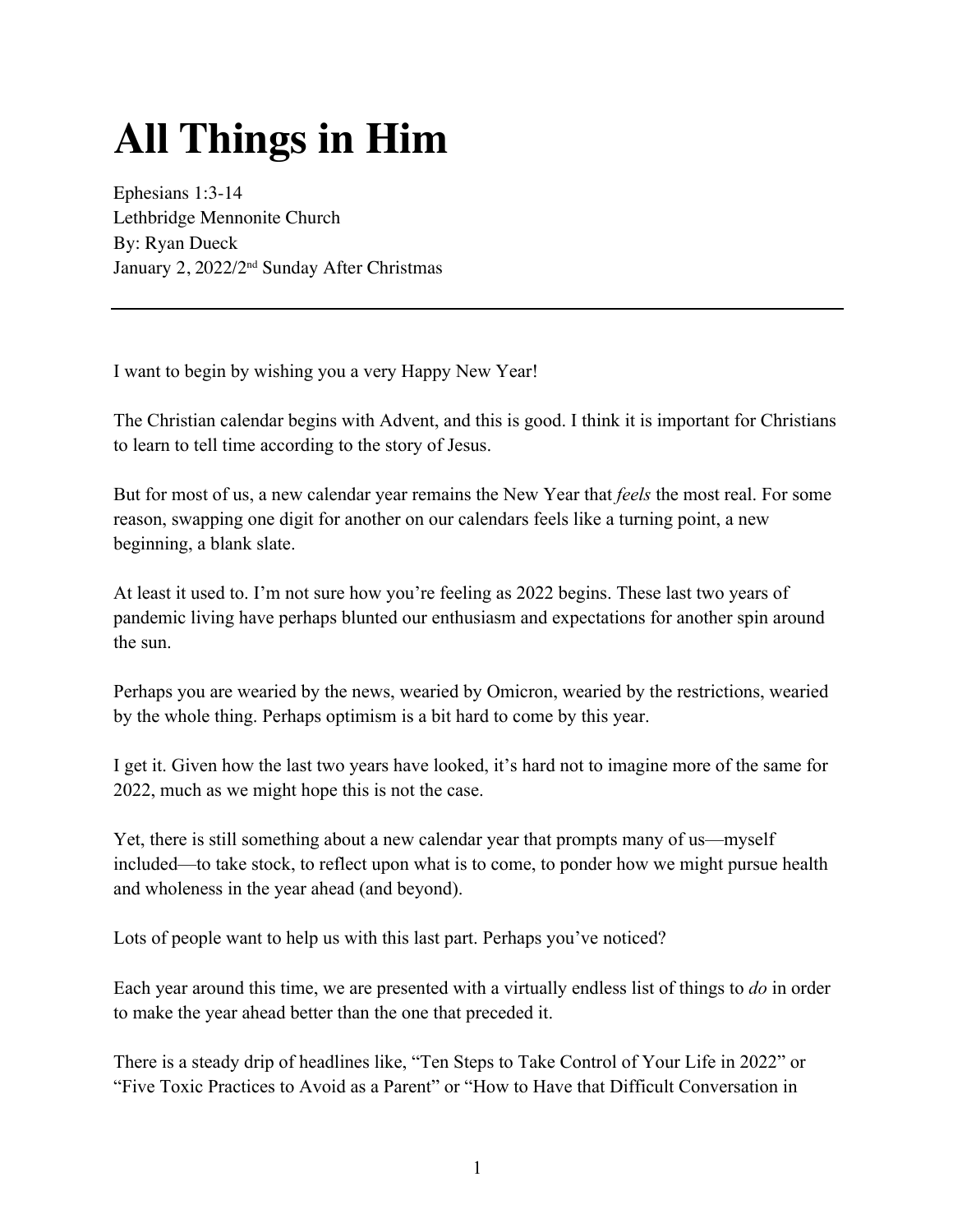2022" or "Be a Better Spouse This Year" or "Make this the Year You Take Back Your Body" or "Nine Easy Steps to Decluttering Your Home and Your Life."

We hear talk of "dry Januarys" for those who have imbibed too much over the holidays, digital detoxes for those who just can't seem to unglue their eyes from their screens.

Do this, don't do that, embrace this, leave that behind, change this, get better at that, five steps, ten steps, twelve steps to the revolutionary new you…

There is no shortage of voices clamouring to offer the sure-fire path to a better version of you in the year ahead.

And this is just in the personal domain. I haven't even talked about the voices telling us what we have to do for our fellow human beings or for the planet!

From the personal to the social to the global, there's plenty to *do* in 2022.

\*\*\*

Well, on this first Sunday of 2022, we have another list.

But it's not a list of things that we have to do. It is, rather, a list of what God has already done for us.

In Ephesians 1:3-14, all the action words are attributed to God, in Christ, not to us. All the doing is God's, not ours.

Did you notice the consistent refrain of "in Christ" or "in him" or "through him" pounding out like a drum beat throughout the passage? Eight times in twelve short verses!

#### **1:3 — In Christ… blessed with every spiritual blessing.**

God is not a miser when it comes to blessing—he has withheld nothing from us. We have been blessed with belonging, with being part of a family, with the blessing of forgiveness and the gift of new life.

#### **1:4 — In him… chosen to be holy and blameless.**

Chosen. Loved, called, wanted. What deeper need could there be in the human soul than this?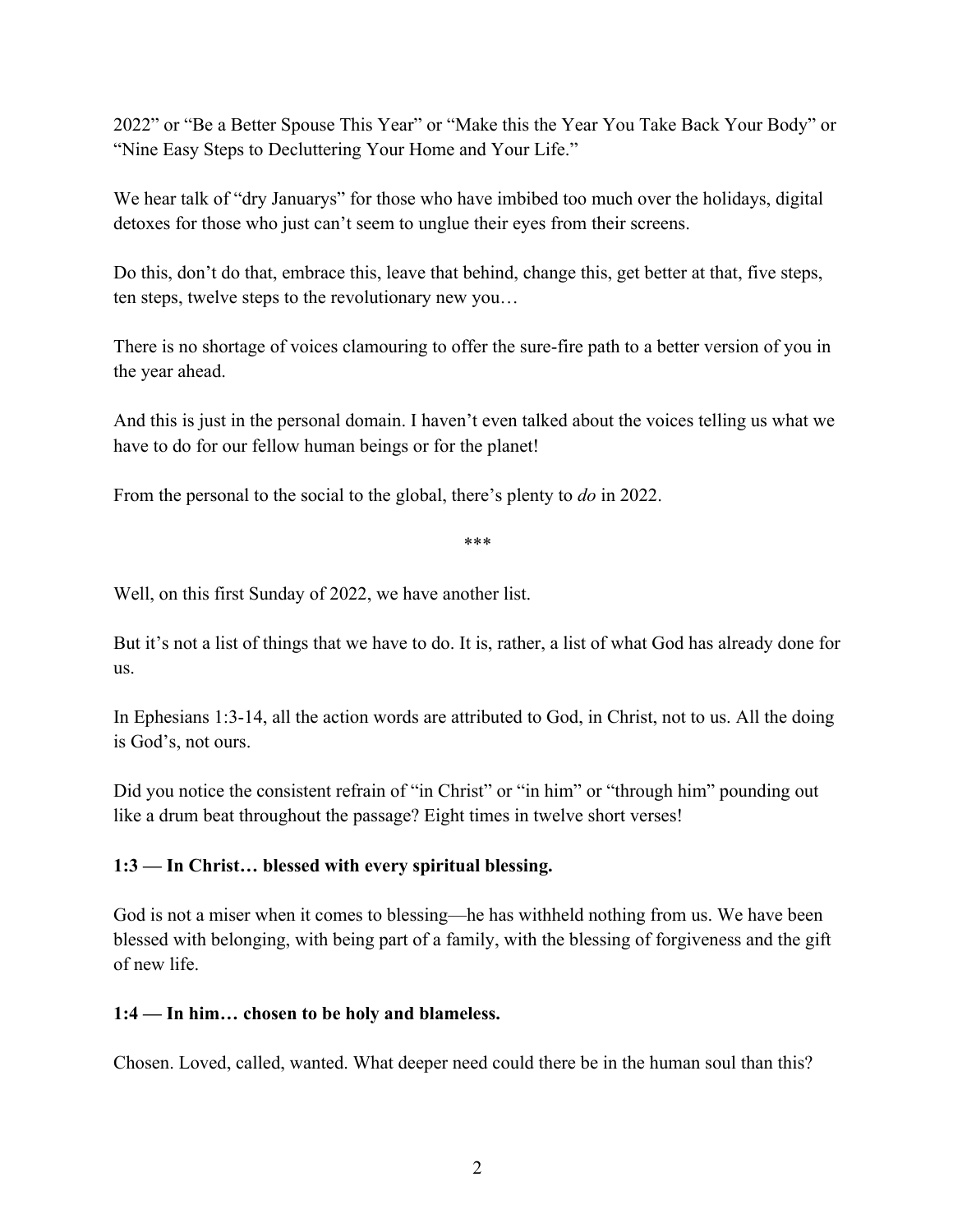And we have not been chosen to the exclusion of all others, but for the benefit of others—to put on display the character of God, to imitate his love, welcome, mercy for all around us.

### **1:5 — Through Christ… destined for adoption according to the pleasure of God's will.**

The family of God is a family dictated not by bloodlines, but by the gracious adoption of God. Bringing together a diverse family of adopted kids is God's will for all people and all time. This brings God pleasure!

# **1:7 — In him… redemption through Christ's blood.**

To redeem means to buy back, to liberate, to forgive and restore. To repurpose and recycle what was intended for evil into goodness. This is what happened on the cross.

Grace, not law, is God's final word on our world and our lives.

#### **1:0 — In him… mystery of his will made known.**

The foolishness of God that is wiser than any human wisdom. A crucified and risen Messiah. A peacemaker instead of a conquering hero. A strength that is displayed in apparent weakness. That way of salvation, open to all who believe, not just those with the right DNA.

#### **1:10 — In him… all things in heaven and on earth gathered up.**

All things. Good things and bad things, things above and things below, outsiders and insiders, nations and families and histories and personal stories and sins and sorrows and joys and triumphs and everything else. All gathered up in the person and work of Jesus Christ.

# **1:11 — In Christ… obtained an inheritance.**

We have been given good news both for this life and the next. Nothing good is lost. Nothing is so terrible that it cannot be forgiven. Nothing is so painful that it cannot be healed.

There is a future that awaits the children of God and the created world that is better than we can imagine.

# **1:13 — In him… marked with the seal of the Holy Spirit, the pledge of our inheritance, the promise of redemption, to the praise of God's glory.**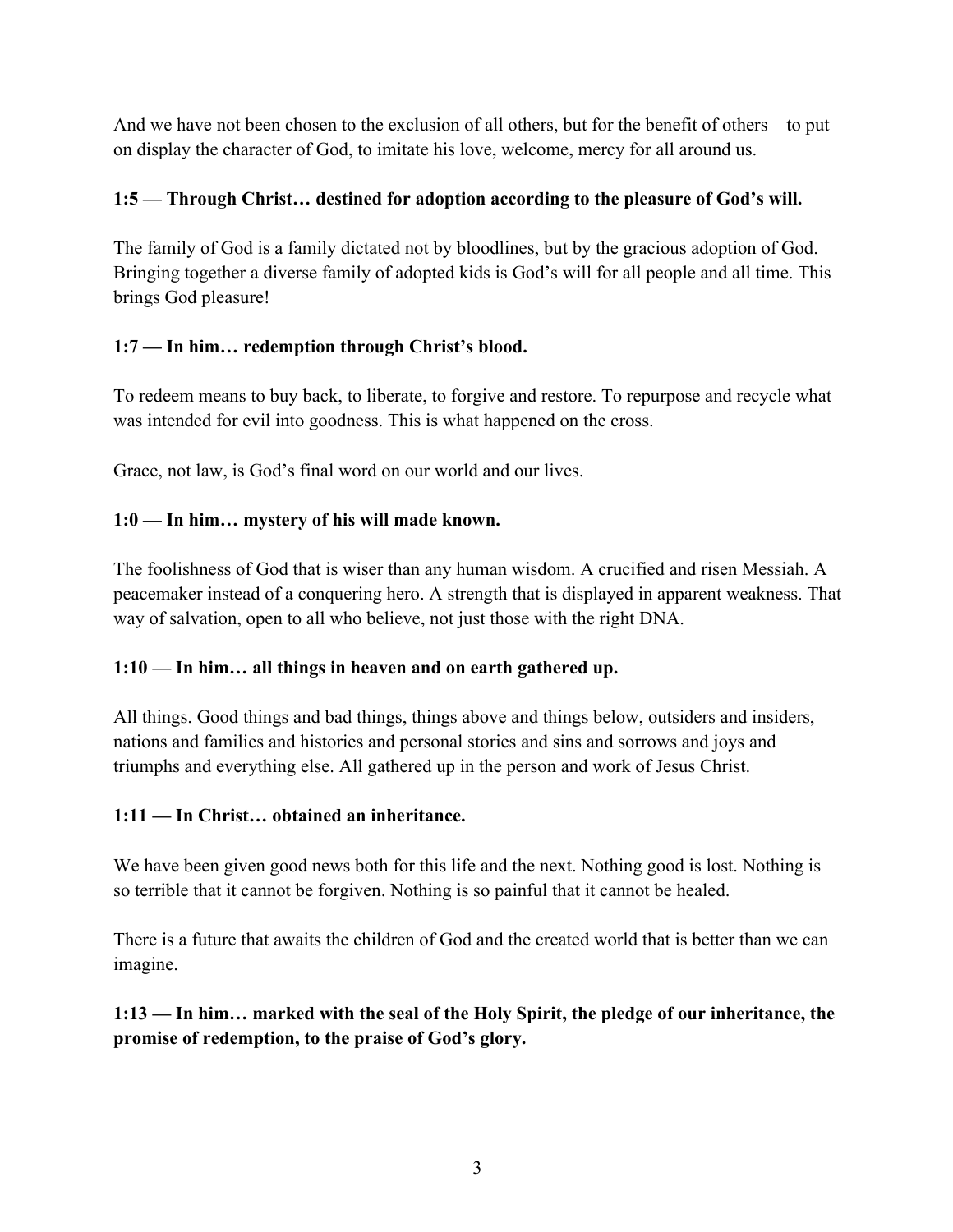All of this is for God's glory—forgiveness, redemption, adoption, gathering up all things, the promise of a healed and restored creation. The Holy Spirit testifies to us that what is promised, what we hope for, will indeed one day be a fully accomplished reality.

The seeds of the kingdom have been planted in Christ.

Christ has left nothing undone. He has not left us with a to-do list when it comes to securing the future for which we were created and for which all creation longs.

\*\*\*

I hope you can hear this at the outset of 2022.

There is nothing you have to do—this year or any year—to earn the love of God.

There are no heroic displays of spiritual fervour, no checklist of causes to protest against (or for), no acts of service to the poor, no moral purity to demonstrate, no new theological insights or doctrinal precision to attain to prove that you're serious enough, spiritual enough, committed enough, devoted enough, holy enough for God to accept you.

It is not your job in 2022 to save yourself or the planet, not your job to ensure the future of the church, not your job to end racism or sexism or any of the isms and phobias that beset our world.

It's not your job to accomplish *any* of the endless other tasks that the headlines implicitly or explicitly try to convince you are yours to do.

God, in Christ, has accomplished everything necessary for your salvation and for the healing and restoration of the world God loves.

God, in Christ, is the one whose will finally be done, on earth as in heaven, in your life and in mine, in the church and in the world.

Now, it's not as though there's nothing for us to do.

We *are* called to be holy. We *are* called to put the love of Christ on display. We *are* called to proclaim this gospel in word and deed.

We *are* to called to live in imitation of Christ, the one who loved us and gave himself for us, to pursue justice, mercy, humility.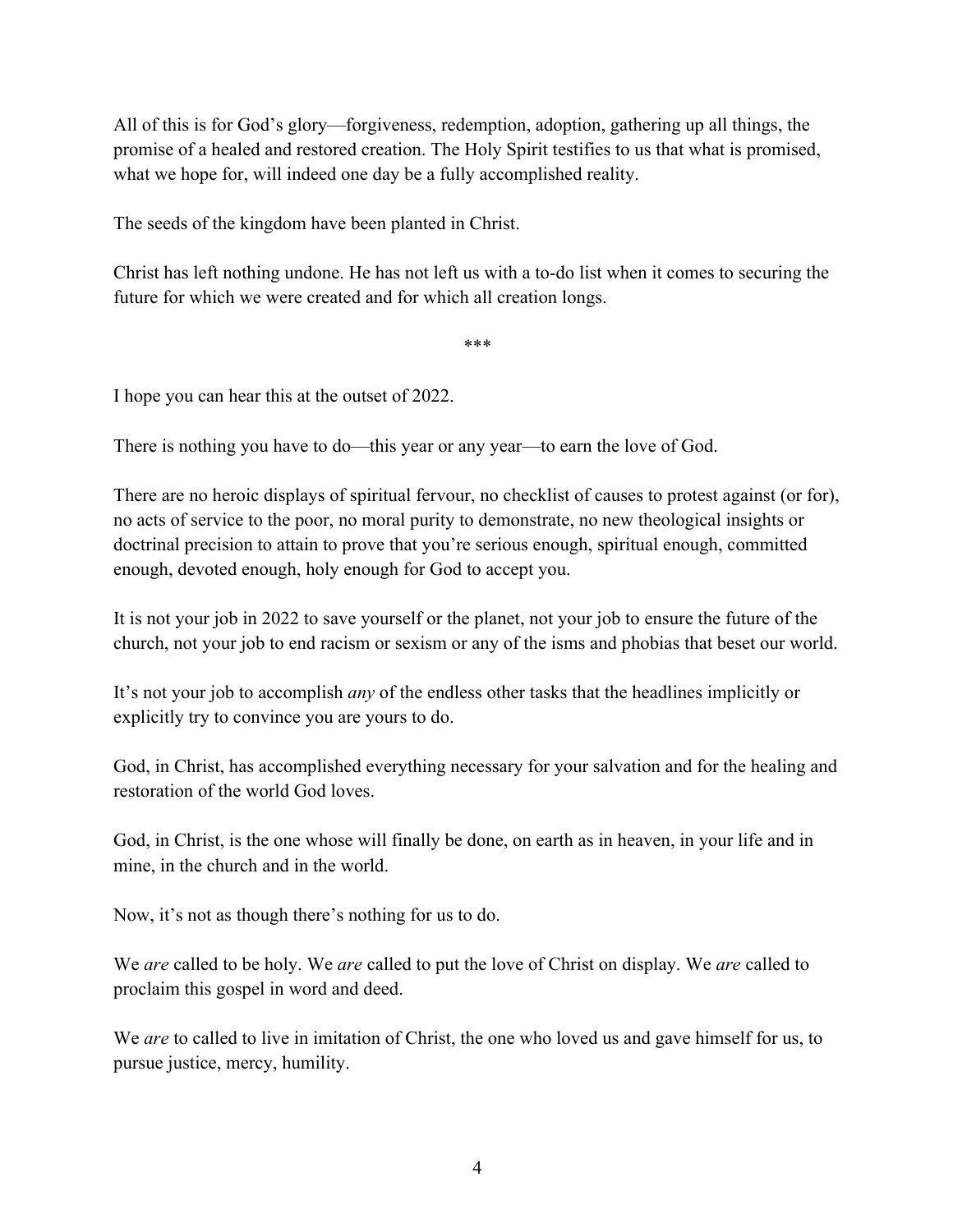We *are* called to be good stewards of what God has made, everything from the planet to our relationships to our own bodies.

All of this is true.

But there's a *big* difference between frantically trying to do, do, do to become people worthy of God's love and salvation, and pursuing lives of holiness as a *response* to the finished work of God in Christ.

Between those two things is all the difference in the world.

One response is that of fear and anxiety. It is a response that implicitly says, "I don't trust God, I don't actually believe in a grace that outruns all of my folly, I don't actually believe that I or the world will be ok without my frantic effort.

God is viewed as a taskmaster always demanding more. And the result is burnout and anxiety.

The other is love in response to love. It is a response of gratitude and joy. It is faith, hope, and love—the three primary Christian virtues in action.

The result is freedom and rest.

God knows us, knows what we are made of, knows our weaknesses and limitations. God doesn't see everything we have failed to do; rather, God views us through the lens of the finished work of Christ.

\*\*\*

I was glad that this text from Ephesians showed up on the first Sunday of 2022.

It's important to start the year ahead secure in the conviction that God will indeed gather up all things in heaven and on earth in Christ.

This includes you. Your past, present, and future. Your joys and sorrows, your anxieties and frustrations, your sins and your failures. Your deepest loves and longings. Anything that you might face in the year ahead.

There is no corner of human experience that God has not claimed in Christ.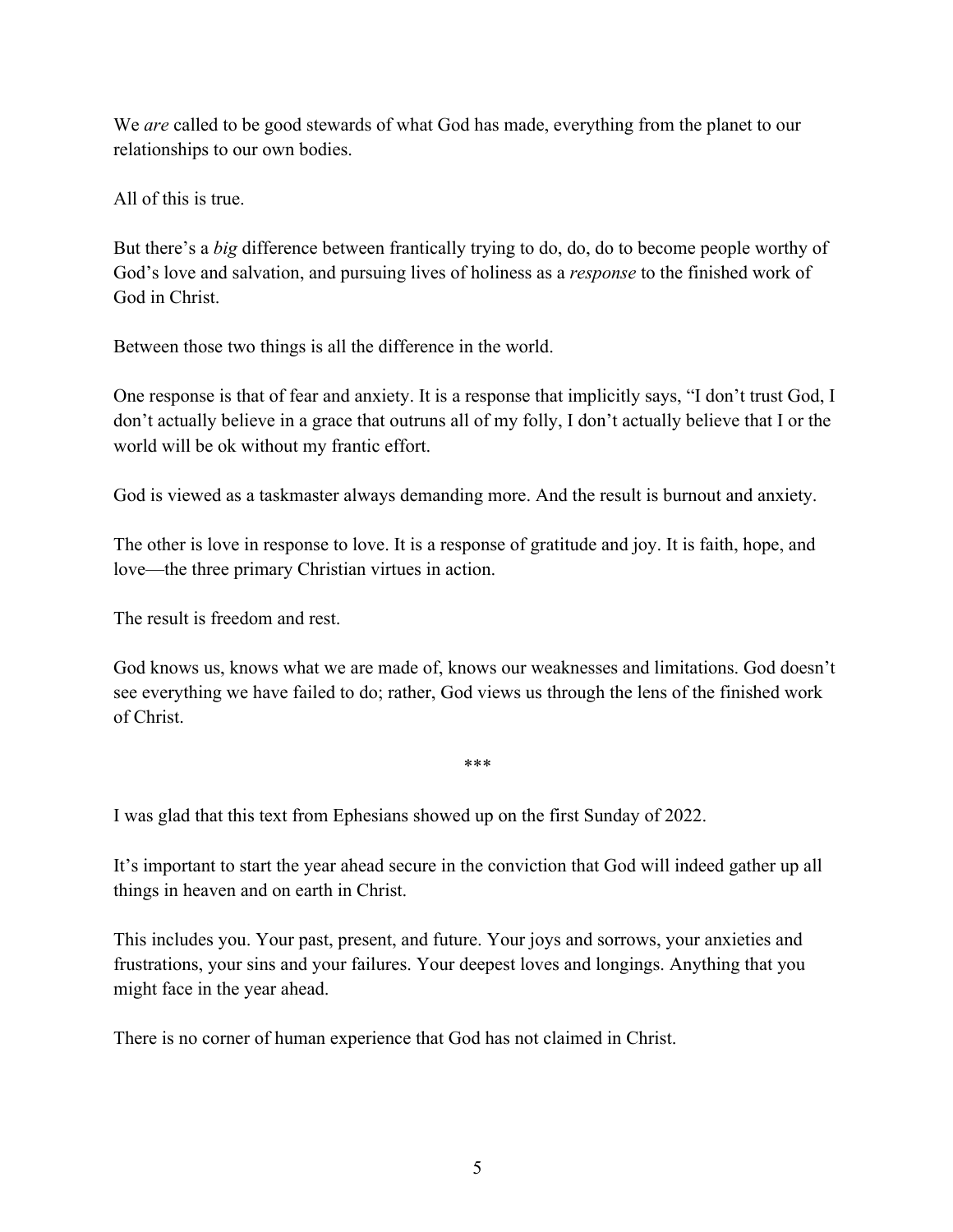I was also glad that this text showed up before I jump into our Faith Questions sermon series. The "all things" that have been gathered up in Christ include our questions.

On December 19, I said that my inbox was like a barren, windswept winter landscape. Well, a week later, it had turned into a lush and leafy jungle.

A lot of questions came in. A lot of very good questions. Questions that will not be easy to adequately address in a 25-minute sermon. Some have had to be combined to fit everything in

I am regularly impressed and encouraged by the thoughtfulness of this congregation!

Here's a look at how the time between now and Lent will look in our sermon series.

**January 9**: Why Covid? What and how should we think theologically about this pandemic? I thought I'd begin with the least controversial one  $\odot$ . What does a uniquely Christian response look like?

#### *January 16: Doug Wiebe*

**January 23**: The Songs of Sinners: What do we do with the good things that come from bad people?

Example of songwriter David Haas who has been accused of fairly serious sexual misconduct. Some of our favourite songs including "Holy is Your Name," "I Will Come to You in the Silence" are written by him. What do we do about this? How do we think about it in connection with, for example, the psalms of King David which we still read and pray?

Are we too eager to mete our judgment and to purge sinners from our midst? How do we wrestle with this in light of the very real pain that victims of human sin experienced and continue to experience?

*January 30:* Go and make disciples? How should we think about sharing the good news when the church has sometimes been bad news for people?

The history of Christian mission is filled with many good things. The spread of literacy and healthcare, the founding of orphanages and hospitals and universities. And of course, the good news of Jesus Christ making its way into virtually every corner of the earth.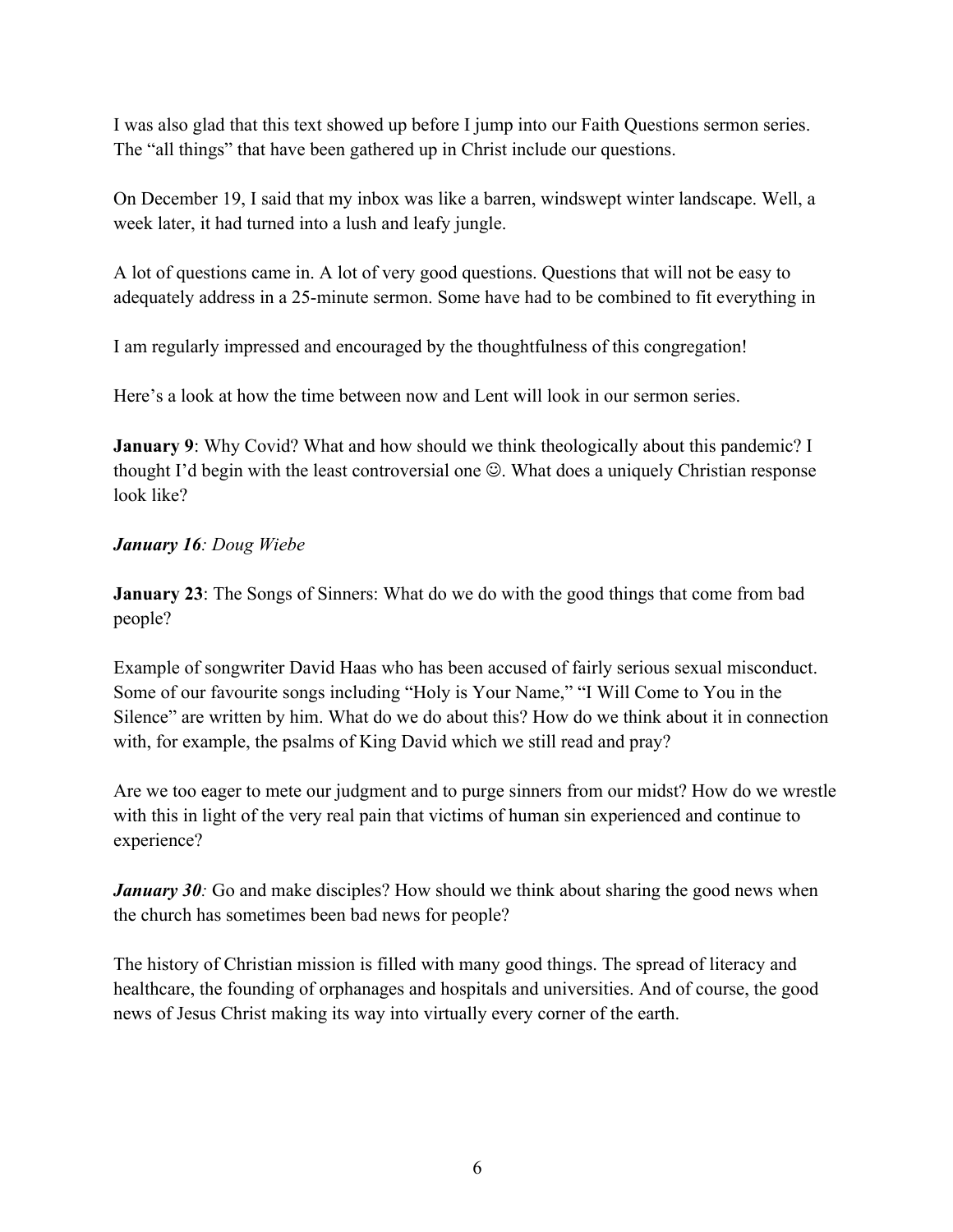But it's also brought with it colonialism, white supremacy, individualism, capitalism, and other forms of cultural imperialism that have no connection to the gospel, and which in many cases have done harm.

What do we do about this? Can we still send missionaries? What do we do with Jesus' great commission with our mixed performance in the rearview mirror? Jen Otto is going to be tackling this light and breezy topic for us.  $\odot$ 

Then we move from some of these more abstract questions to the personal domain for a few weeks.

**February 6**: What does it mean to say that God chooses us? Does God choose some and not others? What does "chosen" even mean?

**February 13**: God told me? How do we hear from God? What do we do when we're convinced we've heard from God and things don't turn out the way we hoped or expected? What about when the voice of God is ambiguous or silent?

**February 20**: How should a Christian respond to the Global Climate Crisis? For many, this is the defining issue of our time and one the church is too often silent on. What should we say? More importantly, what should we do?

**February 27**: What happens when we die? Are we whisked up to heaven? Is there an intermediate state between our death and the resurrection of the dead? Do we just become worm food? We'll talk about these matters on the last Sunday before we head into the season of Lent.

So, as you can see, some very good and important questions.

I'll warn you at the outset that I may or may not address them to your satisfaction. You may or may not like what I have to say about some of these questions. I'm well aware that some of these questions provoke strong feelings in people and can be quite divisive!

Maybe some of these sermons will provoke more questions in your mind than they answer.

But here, at the outset of this sermon series—before I even attempt to address these questions—I want to remind you, and I want to remind myself, that *all things* really does mean *all things*.

God does indeed have "a plan for the fullness of time, to gather up all things in [Christ], things in heaven and things on earth" (Eph. 1:10).